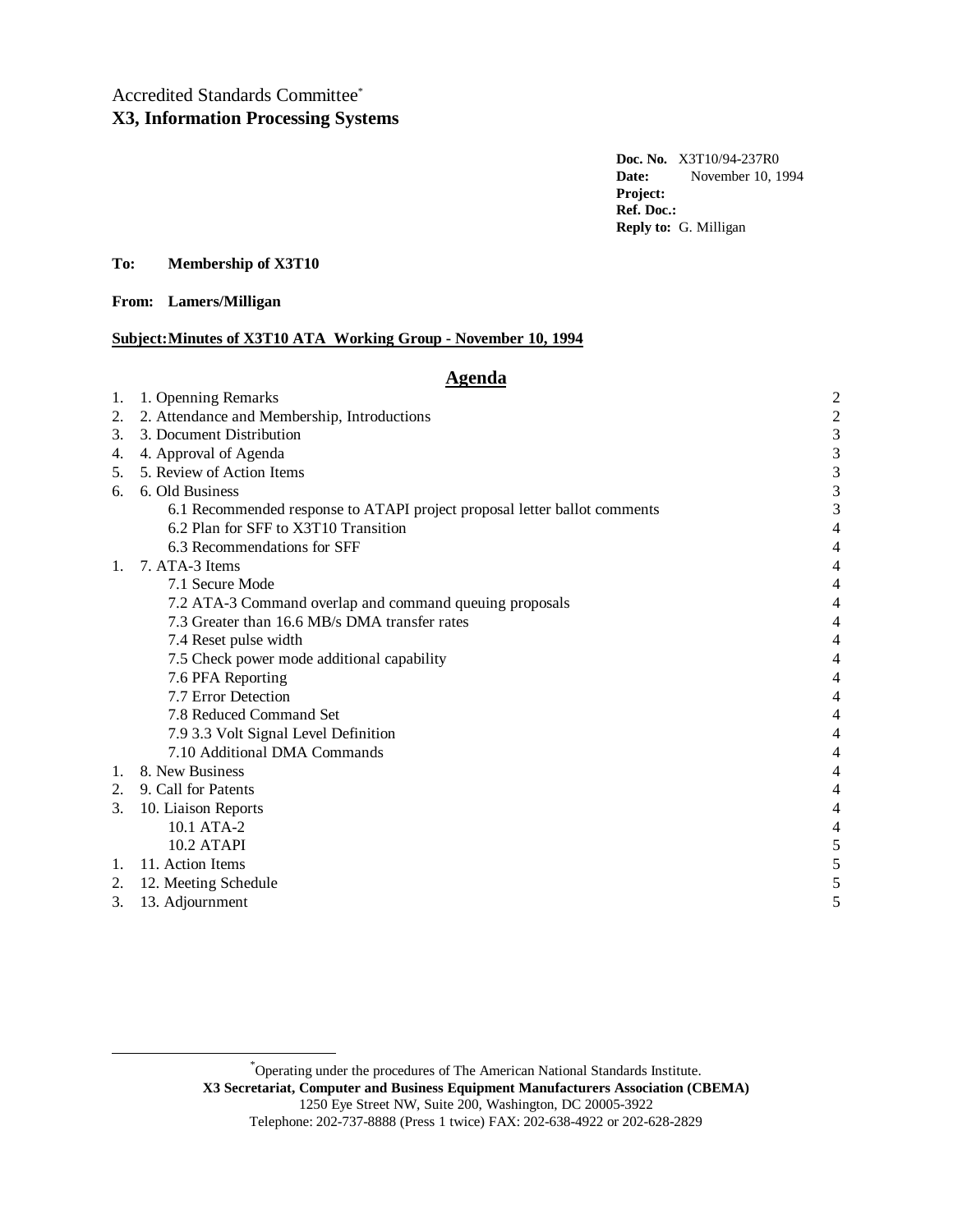# **1. Openning Remarks**

Gene Milligan convened the meeting at 9:00 am. He thanked Jeff Stai of Western Digital for hosting the meeting. He also requested that Larry Lamers take the minutes and thanked him for accepting the request.

As is customary, the people attending introduced themselves. A copy of the attendance list was circulated for attendance and corrections.

It was stated that the meeting had been authorized by X3T10 and would be conducted under the X3 rules. Ad hoc meetings take no final actions, but prepare recommendations for approval by the X3T10 task group. The voting rules for the meeting are those of the parent committee, X3T10. For the ad hoc, other than straw votes, the voing rules are: one vote per participating company.

The minutes of this meeting will be posted to the X3T10 BBS and the ATA Reflector and will be included in the next X3T10 committee mailing.

# **2. Attendance and Membership, Introductions**

Attendance at working group meetings does not count toward minimum attendance requirements for X3T10 membership. Working group meetings are open to any person or company to attend and to express their opinion on the subjects being discussed.

The following people attended the meeting.

| <b>ORGANIZATION</b>                   | <b>EMAIL</b>                      |
|---------------------------------------|-----------------------------------|
| Adaptec, Inc.                         | nharris@eng.adaptec.com           |
| Adaptec, Inc.                         | ljlamers@aol.com                  |
| Amdahl Corp.                          | esf10@amail.amdahl.com            |
| AMP, Inc.                             | whiteman@cup.portal.com           |
| Areal Technology                      |                                   |
| <b>AT&amp;T/ NCR Microelectronics</b> | john.lohmeyer@ftcollinsco.ncr.com |
| Cirrus Logic Inc.                     | chen@cirrus.com                   |
| <b>CMD</b> Technology                 |                                   |
| Digital Equipment Corp.               | monia@starch.enet.dec.com         |
| <b>ENDL</b>                           | $2501752$ @mcimail.com            |
| Hewlett Packard Co.                   | edsall@hpdmd48.boi.hp.com         |
| Hitachi Computer Products             | n_cheng@hitachi.com               |
| Hitachi Micro Systems, Inc.           | nnadersh@hitachi.com              |
| <b>Honda Connectors</b>               |                                   |
| IBM Corp.                             | gop@rchvmp3.vnet.ibm.com          |
| IBM Corp.                             | colegrove@vnet.ibm.com            |
| <b>Linfinity Micro</b>                |                                   |
| Maxtor Corp.                          | pete_mclean@maxtor.com            |
| Maxtor Corp.                          | leroy_leach@maxtor.com            |
| <b>National Semiconductor</b>         | rss@berlioz.nsc.com               |
| Oak Technology, Inc.                  | brown@oaktech.com                 |
| QLogic Corp.                          | sk_jones@qlc.com                  |
| Seagate Technology                    | Gene_Milligan@notes.seagate.com   |
| Sierra-Pac Technology                 | rkroberts@aol.com                 |
| Sony Corp. of America                 | scotts@lsi.sel.sony.com           |
| Sun Microsystems Computer Co          | bob.snively@eng.sun.com           |
| <b>Texas Instruments</b>              |                                   |
| <b>UNISYS</b> Corporation             | peter.dougherty@unisys.mv-oc.com  |
| Unitrode Integrated Circuits          | Aloisi@uicc.com                   |
| Western Digital Corporation           | hanan_t@a1.wdc.com                |
|                                       |                                   |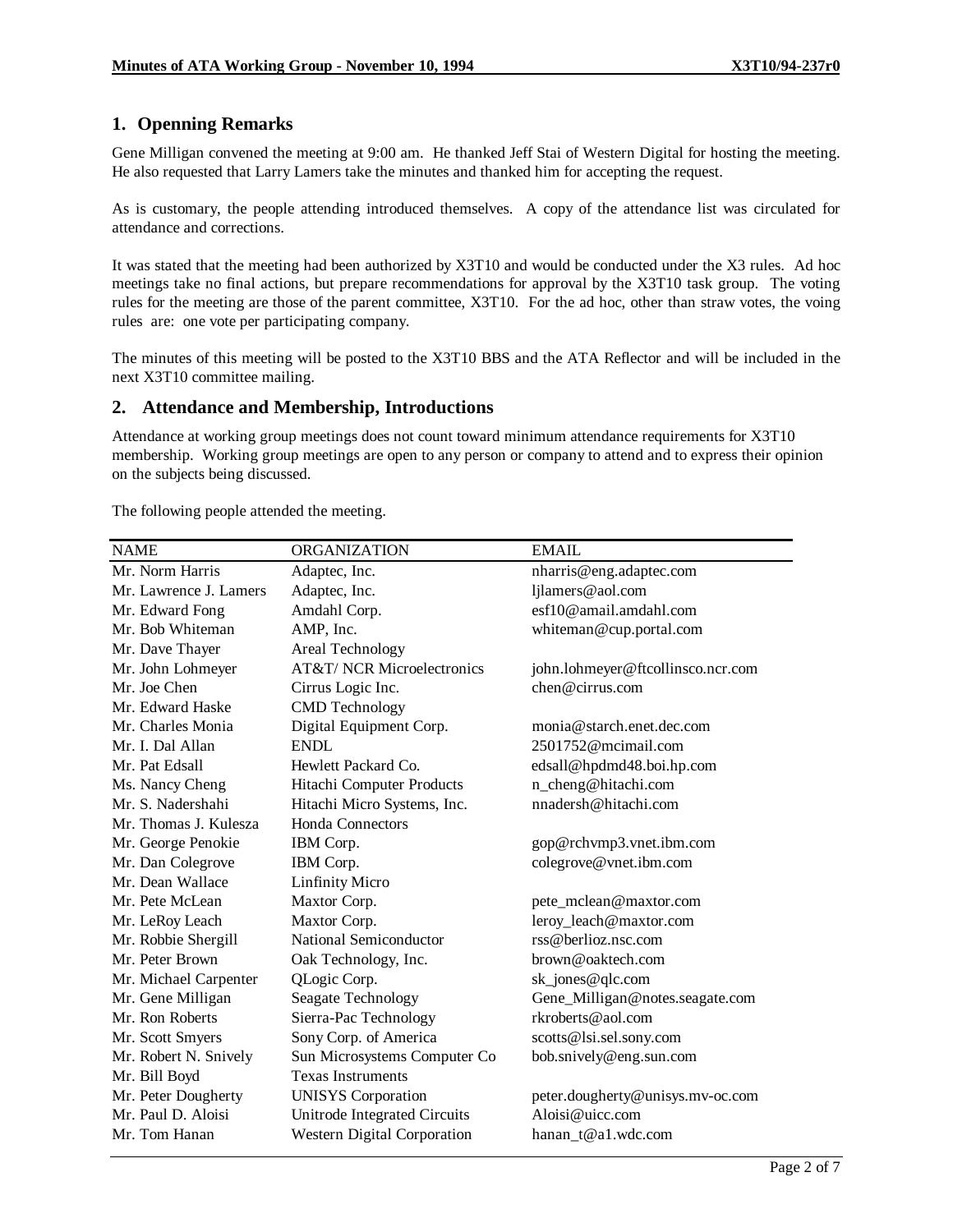| Mr. Devon Worrell | Western Digital Corporation | worrell@dt.wdc.com |
|-------------------|-----------------------------|--------------------|
| Mr. Duncan Penman | Zadian Technologies         | penman@netcom.com  |

# **3. Document Distribution**

| 94-087r1     | Security Mode Command                                               |
|--------------|---------------------------------------------------------------------|
| 94-154r1     | <b>Check Power Mode</b>                                             |
| 94-238r0     | ATA-3 Command Overlap and Command Oueuing Proposal                  |
| $94 - 239r0$ | Presentation on WD EIDE '95                                         |
| 94-240r0     | Comparison of proposals for overlapped command execution on ATA bus |

# **4. Approval of Agenda**

The agenda was approved as presented.

### **5. Review of Action Items**

- 1) Gene Milligan to investigate the appropriateness of command queuing in the ATA-3 project proposal. Continued.
- 2) Larry Lamers to get document numbers for later inclusion in next minutes. Completed.
- 3) All participants are requested to post existing proposals for ATA-3 on the ATA reflector. Continued.
- 4) All partcipants to submit ATA-3 proposals for consideration in preliminary concept form by 11/10 and final form by January 12, 1995.

Continued.

### **6. Old Business**

#### **6.1 Recommended response to ATAPI project proposal letter ballot comments**

Bob Snively stated that Sun Microsystems has a vested interest in having ATAPI be SAM compliant to preserve the existing software investment in drivers for storage peripherals. In particular the command descirptor blocks and SCSI status needs to be the same. Tags used in command queueing should not be exposed to the host.

Currently ATAPI does not deliver SCSI command descriptor blocks. Dal Allan stated that there is an installed drive base for this version of ATAPI.

Dal Allan moved to and Tom Hanan seconded that the statement on not compling with SAM be removed from the ATAPI project proposal.

Jim McGrath stated that Microsoft and Novell should participate in the standards develpment process as members if they expect sympathy for their implementations. The standards process is not about ratifiying private companies interfaces. The concerns of all particpating companies have to be considered.

Call the question. Ojection noted, the question called 13:3.

The motion passed 14:1

Bob Snively stated that this motion is sufficient to convert his vote to yes.

Larry Lamers moved and Jim McGrath that a requierment for delivering SCSI command descriptor blocks and returning equivalent SCSI status be included in the ATAPI project proposal.

Call the question 9:1.

Motion fails 3:11:0.

This does not preclude delivering of ATAPI command blocks.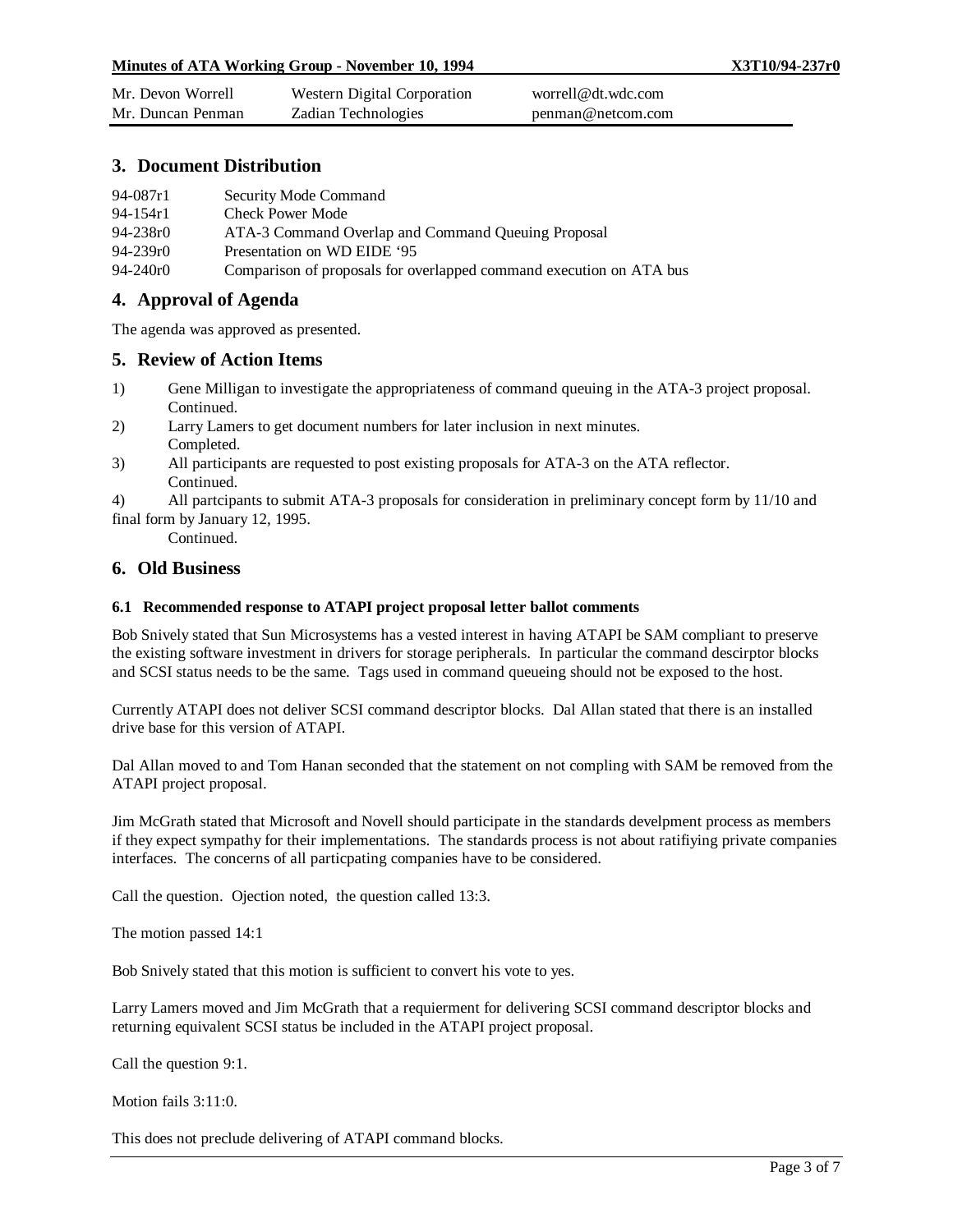#### **6.2 Plan for SFF to X3T10 Transition**

Resolve all outstanding issues on 8020 and 8029 and then submit. A rev 2.0 8020 will be developed before it is submitted. A study group on this topic should be set up for January.

#### **6.3 Recommendations for SFF**

None.

# **7. ATA-3 Items**

#### **7.1 Secure Mode**

Revision 1 has been redrafted to make insertion in the ATA-3 document. The proposal is complex due to inclusion of several alternatives. If it is felt that not all are needed comments to this effect are invited. Duncan Penman asked if the proposal is compliant with Federal Procurement Specifications. Pete stated that he did not know if the proposal did or did not.

#### **7.2 ATA-3 Command overlap and command queuing proposals**

Jim McGrath presented revision 6 of his proposal for command queuing in ATA-3. He noted that arbitration between devices is not covered. There are signifcant changes in the bus control; the new approach is to use a request/grant mechanism.

#### **7.3 Greater than 16.6 MB/s DMA transfer rates**

#### **7.4 Reset pulse width**

- **7.5 Check power mode additional capability**
- **7.6 PFA Reporting**
- **7.7 Error Detection**
- **7.8 Reduced Command Set**
- **7.9 3.3 Volt Signal Level Definition**

#### **7.10 Additional DMA Commands**

## **8. New Business**

None.

#### **9. Call for Patents**

Gene Milligan requested that anyone aware of andy patents required fort the proposals be disclosed early in accordance with the ANSI patent policy.

The Secure Mode proposal involves patents pointed out by Pete McLean and he stated that a letter has been submitted by Maxtor. He also mentioned an IBM patent and Dan Colgrove noted that documen 94-125 contains the letter regarding the ANSI patent policy..

## **10. Liaison Reports**

#### **10.1 ATA-2**

Review of the document is continueing. A two day working group meeting is set for December 1-2, 1994 in Irvine, CA. The target is to attempt a forwarding at the January X3T10 plenary.